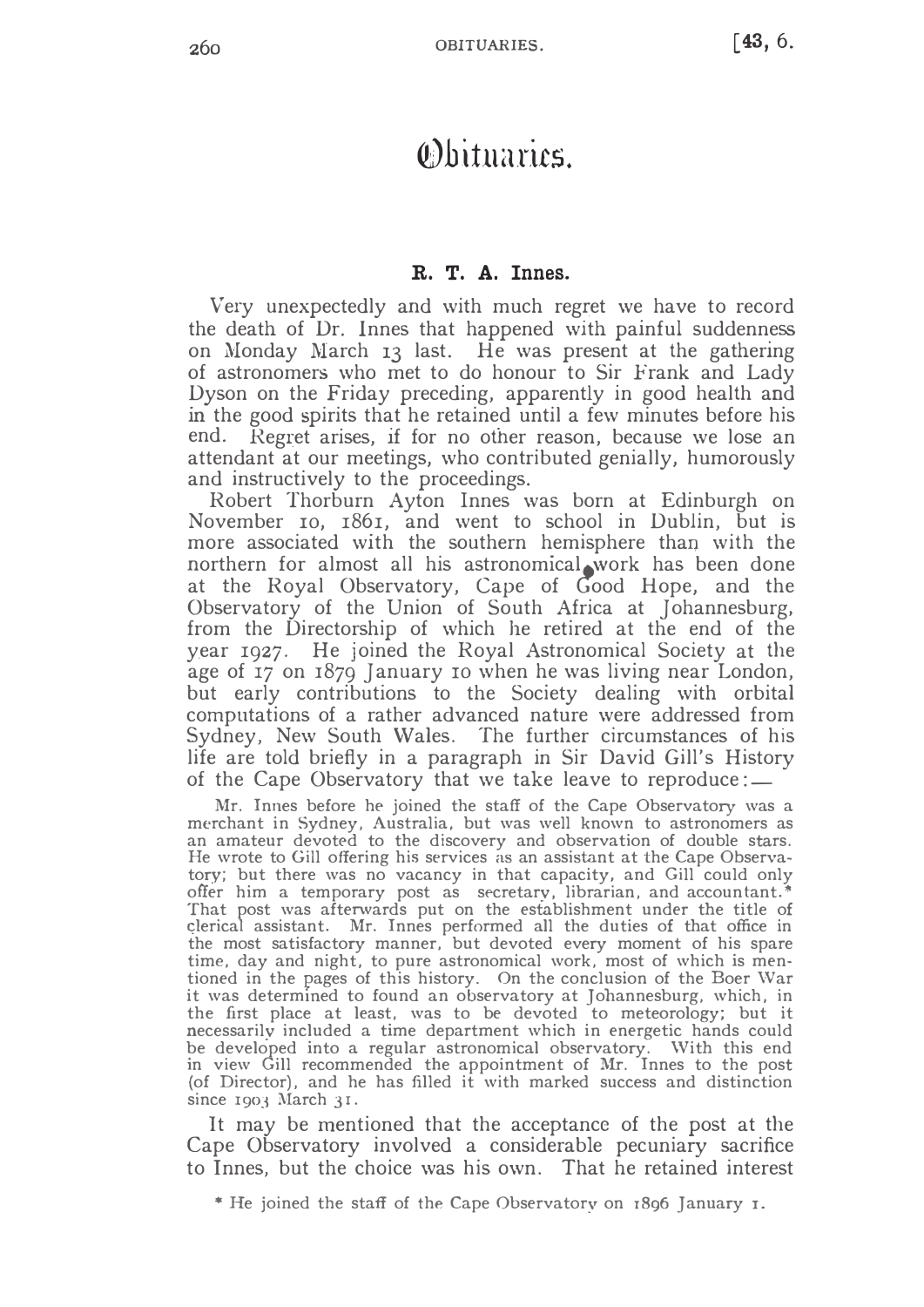in mathematical astronomy is shown by papers written quite late in his career, the latest example being an erudite contribution to the Report of the Comet Section published as Part I, Vol. XXX, of our Memoirs in 1932 May, but whilst at Sydney he took up the science on its observational side and a paper read before the New South Wales Branch of the Association in 1895 November, that will be found in Volume 6 of our *Journal*, recounts observations of nebulæ, variable stars and double stars made by him with amateur instruments or with the naked eye, and another in the *Monthly Notices* of 1895 March is made up of a short list of probably new double stars observed with a  $6\frac{1}{4}$ -inch telescope lent to him by Mr. Gale of Sydney.

Innes's early work at the Cape Observatory was in connection with the Revision of the Cape Photographic Durchmusterung, the splendid survey of the southern heavens by Kapteyn that was examined after its first publication for the purpose of detecting variability, duplicity, or proper motion of any of the stars it contained or to reconcile discrepancies with other catalogues. He used the 7-inch equatorial of the Observatory for this work and some variable and double stars were discovered in the course of revision, but his principal double star observing was done with the 18-inch refractor that forms part of the Victoria instrument, and with this he discovered several hundred objects of the kind and made observations numbered by thousands. His Reference Catalogue of Southern double stars published in 1899 as Vol. ii, Part 2, of the Annals of the Cape Observatory at the Cape Observatory double-star results give testimony to the excellence of his work at the Royal Observatory.

Gill was justified in his assumption that Innes would be able to transform the meteorological observatory at Johannesburg into an astronomical one. As a first step in this direction, Gill lent an equatorial stand on which lnnes mounted a refracting telescope of 9 inches aperture by Grubb, bought by himself, but the complete instrument was taken over by the Observatory later. The twin telescope with which Mr. Franklin-Adams had photographed the southern sky, and another instrument belonging to that gentleman, were presented to the Union Observatory in 1913. But in the year 1909 Innes had persuaded the authorities to provide him with a large refracting telescope of 26-inches aperture, the building to house which was begun in the year 1911, but owing to difficulty in obtaining the glass discs, the war, and perhaps for other reasons, it was not until 1925 November that the instrument was delivered and erected. A blink-microscope was procured for plate comparison about the year 1912. Photography with the Franklin-Adams instrument appears to have been mainly in the hands of Mr. Wood, his Chief Assistant, but with the 9-inch refractor Mr. Innes continued his observation of double stars, observed the phenomena of Jupiter's satellites, occultations and comets as occasion required, and after the arrival of the blink-microscope used that instrument for the detection of proper motion of stars on plates of the astrographic chart borrowed from Greenwich and else-